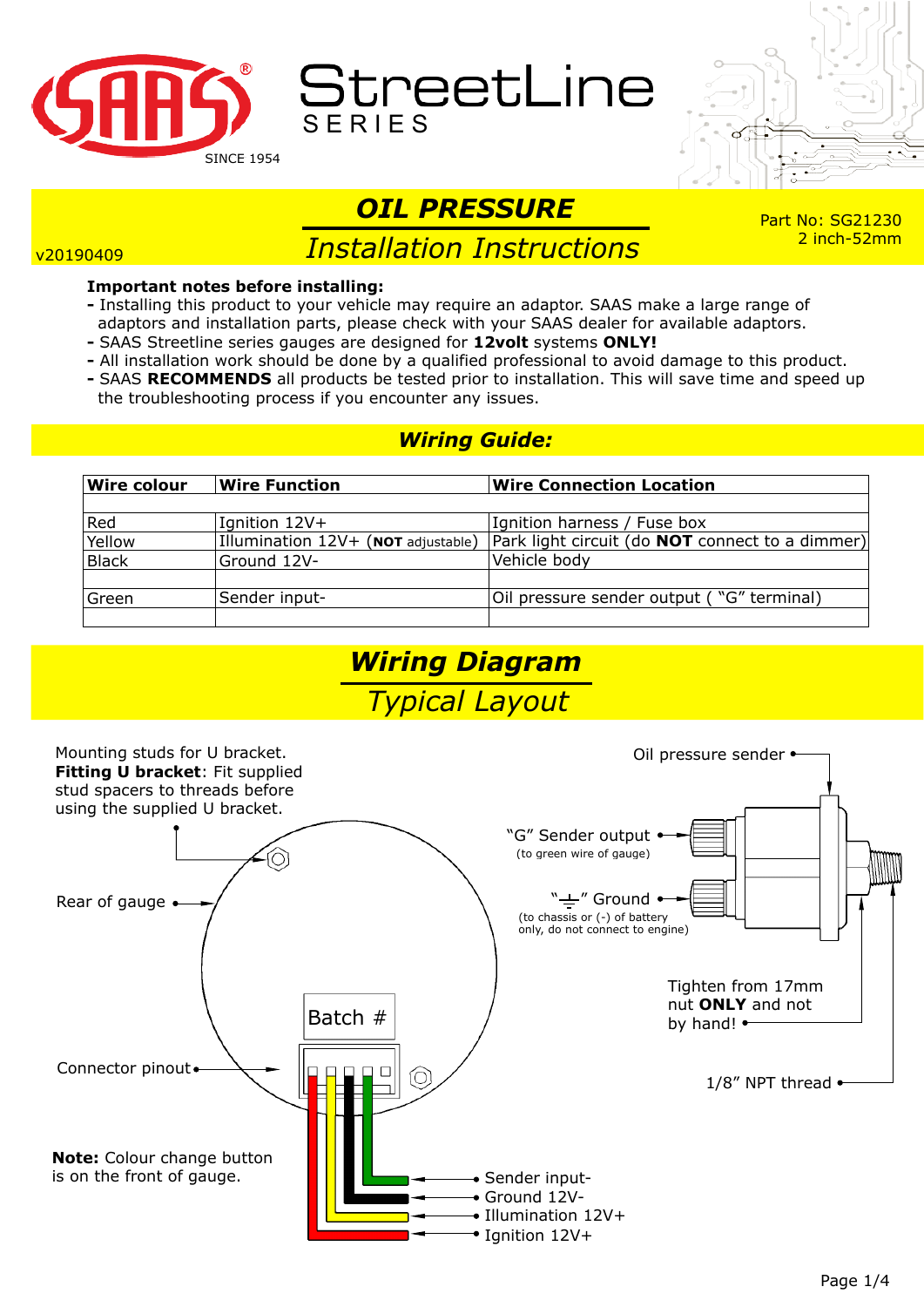**- Recommended sender locations:** Engine block, oil pump/filter housing, factory oil switch location.

#### **- Fitting the oil pressure sender:**

There are a two ways to fit an oil pressure sender to your engine. One way is to use a oil filter sandwich plate and the other is to use a tee adaptor.

#### **- Oil Filter Sandwich Plate** (Recommended)**:**

The diagram to the right shows how a sandwich plate is fitted and in most cases is the quickest.

#### **- Tee Adaptor:**

A tee adaptor allows the factory oil switch and a second oil pressure sender to be fitted in the same location.

Tee adaptors can be harder to fit due to the lack of space on some engines. If the factory oil switch is in a hard to reach position, then it is recommended that you fit the SAAS oil pressure sender in a remote location so it will be much easier to get to for servicing and testing.

**- Tip:** Braided turbo feed line works great as an extension and can also be used on oil filter sandwich plates for vehicles with compact engine bays.

**- Caution:** Removal of the factory oil switch is not recommended! Modern vehicles need the factory oil switch to operate correctly and will set of dash warning lights if they are removed.



### *Troubleshooting:*

**Please note:** If you are having problems with the installation of this product, please do not contact your retailer or SAAS until you have read **ALL** the troubleshooting notes below.

| <b>Problem</b>         | <b>Possible Cause</b>                           | <b>Solution</b>                                                                                         |  |
|------------------------|-------------------------------------------------|---------------------------------------------------------------------------------------------------------|--|
|                        |                                                 |                                                                                                         |  |
| -gauge not reading     | -bad connection                                 | -test for power at the back of the gauge                                                                |  |
| -needle jumps around   |                                                 | -test for ground at the sender                                                                          |  |
|                        | -sender signal wire is too long or<br>too thick | -wire thickness must not exceed 20AWG                                                                   |  |
|                        | -damaged sender                                 | -test sender using a multimeter, a good<br>sender should read: 13 ohms @ 0 PSI<br>-see page 3 for scale |  |
|                        |                                                 |                                                                                                         |  |
| -no back lighting      | -incorrect wiring                               | -refer to fitting instructions                                                                          |  |
|                        | -connected to a dimmer                          | -refer to fitting instructions                                                                          |  |
|                        |                                                 |                                                                                                         |  |
| -lighting button stuck | -gauge face has been twisted                    | -twist face back so button lines up                                                                     |  |
|                        |                                                 |                                                                                                         |  |

*For further assistance email: tech@saasautomotive.com.au*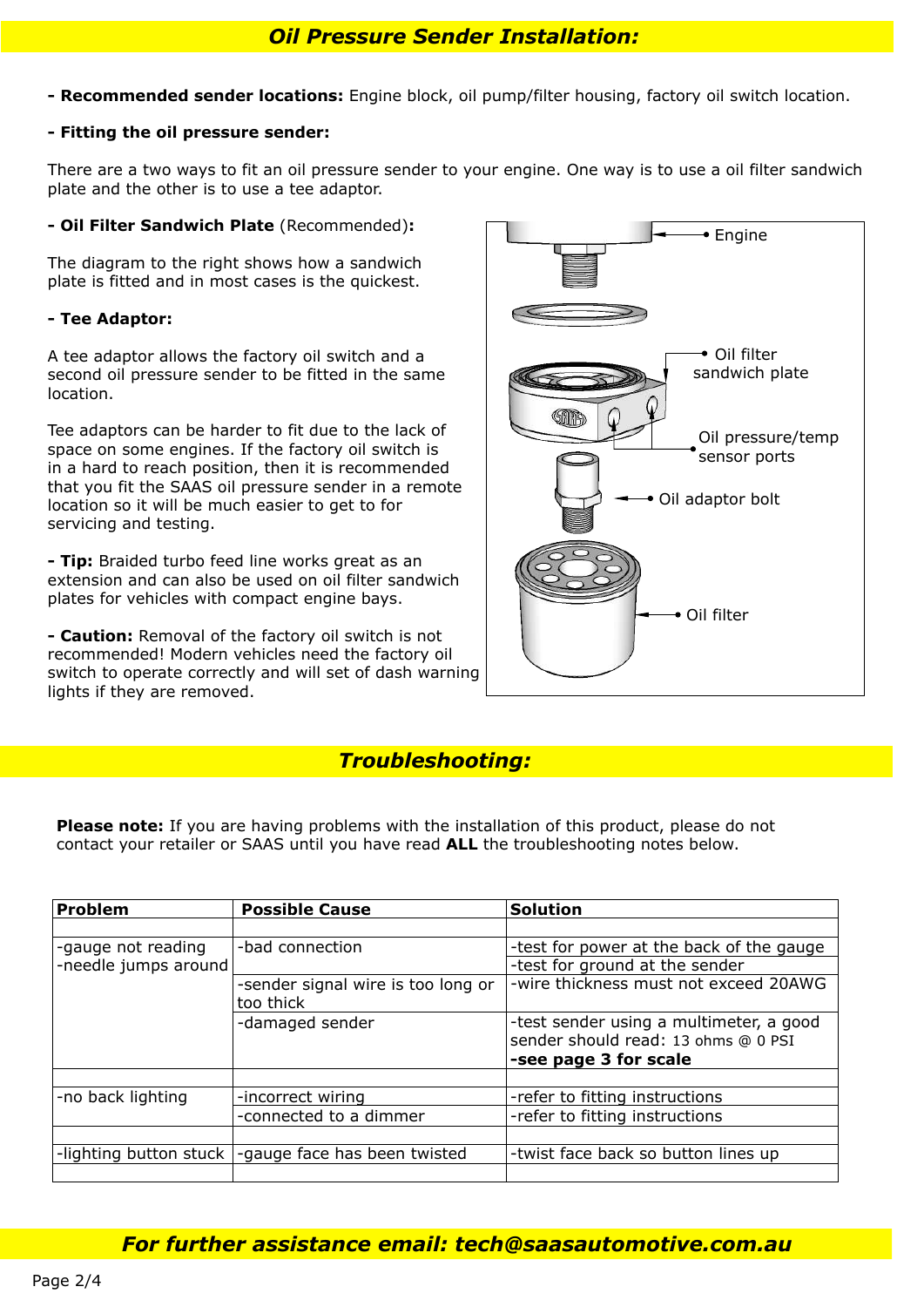## *GAUGE INFORMATION*

## *Specifications*

| Operating range                   | $0 > 140$ PSI                                                    |  |  |
|-----------------------------------|------------------------------------------------------------------|--|--|
| Operating voltage                 | 8v > 18v                                                         |  |  |
|                                   |                                                                  |  |  |
| Oil sender ohms range             | $0 > 155$ ohms, scale: 13 $\Omega$ @ 0psi or 69.9ohms @ 60psi    |  |  |
| Oil sender thread size            | $1/8''$ NPT                                                      |  |  |
| Oil sender nut size               | 17mm                                                             |  |  |
| Oil sender dimensions             | Total length 80mm, width 45mm                                    |  |  |
| Oil sender terminals              | $2 \times M4 \times 0.7$ thread                                  |  |  |
|                                   |                                                                  |  |  |
| Gauge lighting type               | 7 colour LED (NON DIMMABLE)                                      |  |  |
| Gauge lighting colours            | blue/red/green/purple/ice blue/pale green/white/needle only/scan |  |  |
|                                   |                                                                  |  |  |
| Mounting depth required for gauge | 65mm (minimum)                                                   |  |  |
| Total depth of gauge              | 70mm (including bezel)                                           |  |  |
| Mounting hole size                | 52 <sub>mm</sub>                                                 |  |  |
|                                   |                                                                  |  |  |

## *Contents:*

| In The Box                               |  | <b>Qty Notes</b> | Part No. |
|------------------------------------------|--|------------------|----------|
|                                          |  |                  |          |
| Oil pressure gauge                       |  |                  |          |
| Oil pressure sender                      |  |                  | SG21002  |
|                                          |  |                  |          |
| Wiring connector                         |  |                  | SG2130   |
|                                          |  |                  |          |
| Mounting U bracket                       |  |                  | SG21005  |
| Mounting U bracket studs (M4x0.7 thread) |  |                  |          |
| Mounting U bracket nuts                  |  |                  |          |
|                                          |  |                  |          |
| Fitting instructions                     |  |                  |          |
|                                          |  |                  |          |

## *Warranty Terms & Conditions:*

SAAS Automotive Pty Ltd warrants this product against defects in factory workmanship and materials for a period of twelve (**12**) months from the date of original purchase. This warranty applies to the first retail purchaser, is non-transferable and covers only where the product has been subjected to normal use or service. Provision of this warranty shall not apply to any SAAS Automotive product that has been used for a purpose for which it is not designed, or which has been altered in any way that would be detrimental to the performance or life of the product, or misapplication, misuse, negligence or accident. Warranty claims to the manufacturer must be transportation prepaid and accompanied with dated proof of purchase. On any part or product found to be defective after examination by SAAS Automotive Pty Ltd, SAAS Automotive Pty Ltd will only repair or replace the merchandise through the original selling dealer or on a direct basis. SAAS Automotive Pty Ltd assumes no responsibility for diagnosis, removal and/or installation labour, loss of vehicle use, loss of time, inconvenience or any other consequential expenses. The warranties herein are in lieu of any other expressed or implied warranties, including any implied warranty of suitability, and any other obligation on the part of SAAS Automotive Pty Ltd, or the selling dealer.

### *For further assistance email: tech@saasautomotive.com.au*